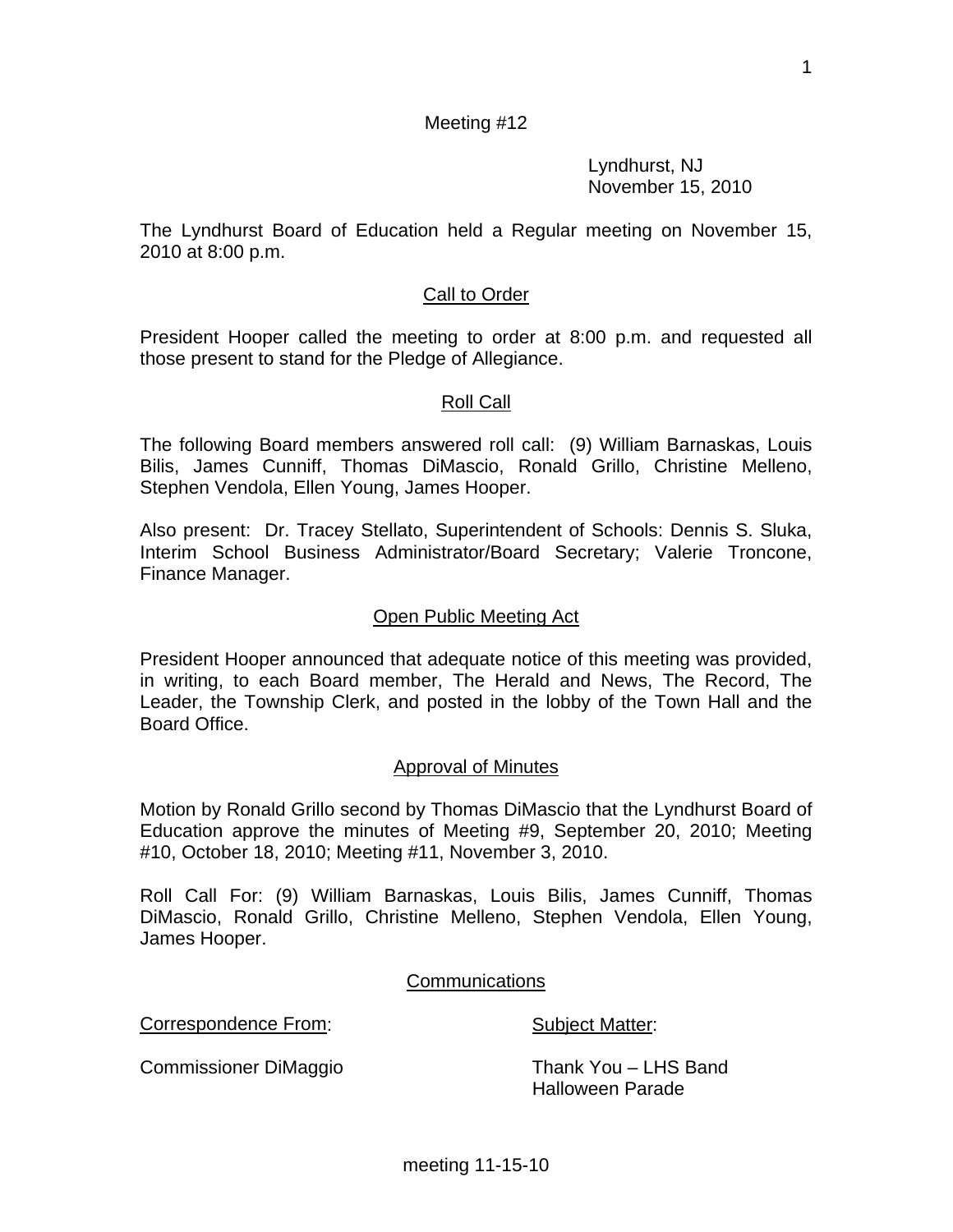#### Public Comments – Agenda Items

Elaine Stella – New rate for copies.

## Finance and Negotiations Committee

Any Board member who takes exception to any of the following listed actions under the category of Finance and Negotiations may so indicate now and a separate motion for each of the excepted actions will be entertained.

Motion made by Ellen Young second by Ronald Grillo that the following Finance and Negotiations actions of the Board numbered 1 through 7 exception actions 8 be adopted.

Roll Call For: (9) William Barnaskas, Louis Bilis, James Cunniff, Thomas DiMascio, Ronald Grillo, Christine Melleno, Stephen Vendola, Ellen Young, James Hooper.

- 1. BE IT RESOLVED, by the Lyndhurst Board of Education that it has received and accepts the financial reports of the Secretary and Treasurer of School Monies for the month ended October 31, 2010 and certifies that the reports indicate that no major account or fund is over expended in violation of NJAC 6A:23-2.11(a) and that sufficient funds are available to meet the district's financial obligations for the remainder of the school year. A copy of the certification shall be included in the minutes.
- 2. BE IT RESOLVED, that the payroll for the month ended October 31, 2010 be and the same is hereby approved and ordered paid:

Payroll \$1,860,381.31

3. BE IT RESOLVED, that the attached list of supplies received and services rendered to the Board of Education of the Township of Lyndhurst, County of Bergen, for the month ended November 15, 2010 be and the same are hereby approved and ordered paid:

| Current Expense (Fund 11)<br>Capital Outlay (Fund 12)<br>Special Revenue (Fund 20) | \$996,962.85<br>\$39,966.40<br>\$24,892.50 |
|------------------------------------------------------------------------------------|--------------------------------------------|
| Total                                                                              | \$1,061,821.75                             |
| <b>General Ledger</b>                                                              | \$129,231.62                               |
| Accounts Payable (Fund 20)                                                         | 5,222.85                                   |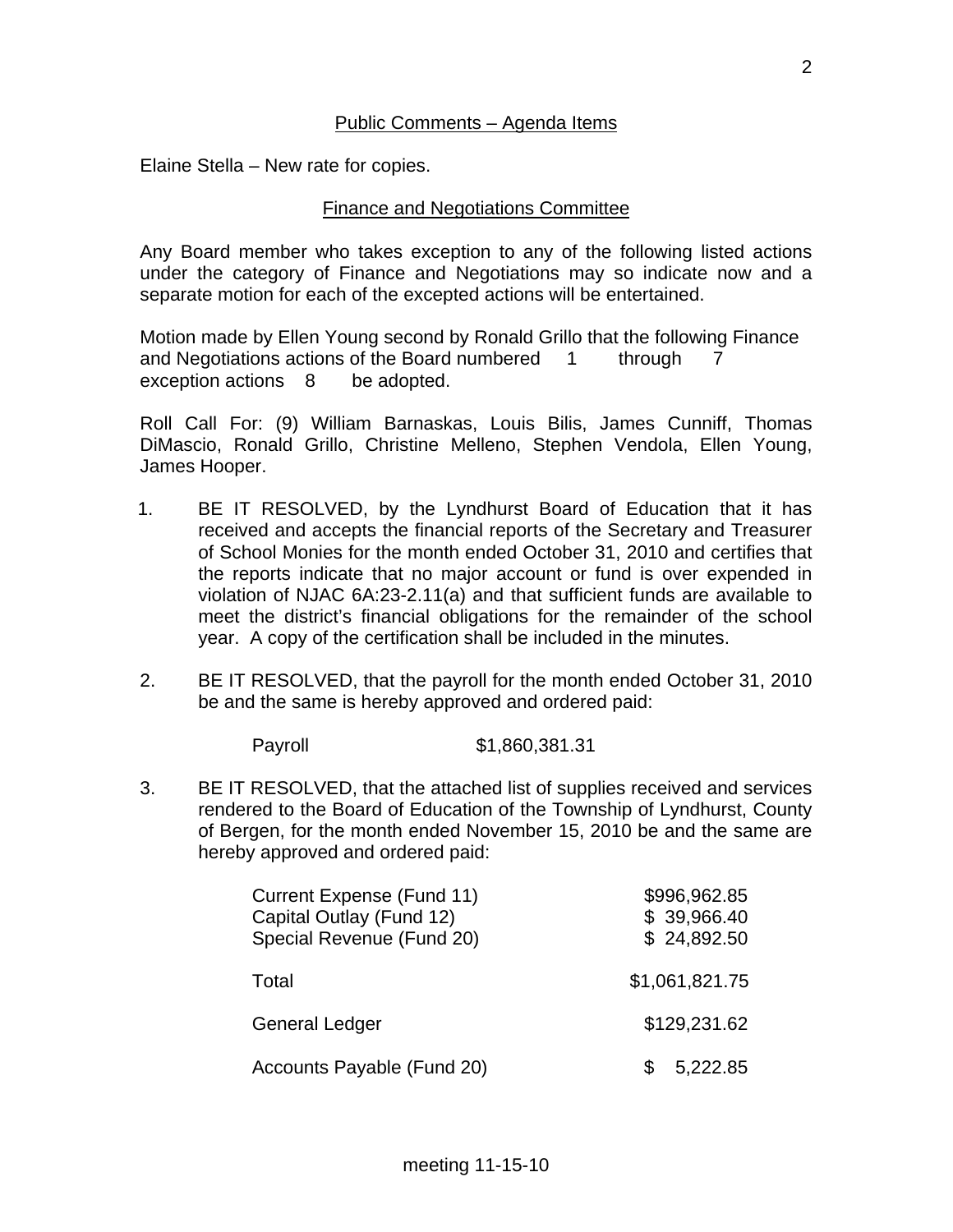4. BE IT RESOLVED, that the ACCP/BCCP supplies received and services rendered to the Board of Education of the Township of Lyndhurst, County of Bergen, for the month of October 2010, be and the same are hereby approved and ordered paid:

| Payroll/Payroll Taxes   | \$8,310.22 |
|-------------------------|------------|
| Supplies/Telephone/Misc | \$150.59   |
| <b>Tuition Refunds</b>  | \$ 685.60  |
| Total                   | \$9,146.41 |

5. BE IT RESOLVED, that cafeteria services rendered to the Board of Education of the Township of Lyndhurst, County of Bergen, for the month of October 2010, be and the same are hereby approved and ordered paid:

Payroll/Payroll Taxes \$36,689.16

- 6. BE IT RESOLVED, that the Lyndhurst Board of Education approve the attached transfers for the month of October 2010.
- 7. BE IT RESOLVED, that the Lyndhurst Board of Education decline all school bus bids from the bid opening on October 14, 2010.
- - SEPARATE VOTE - - - - - - - - - - - - - - - - - - - - -

#### Public Comments – Agenda Items

Elaine Stella – Explanation of refinancing the bond.

Motion by Ellen Young second by Ronald Grillo

8. BE IT RESOLVED, that the Lyndhurst Board of Education approve the ordinance entitled:

 "REFUNDING BOND ORDINANCE PROVIDING FOR THE REFUNDING OF \$3,990,000 AGGREGATE PRINCIPAL AMOUNT OF OUTSTANDING BONDS OF THE BOARD OF EDUCATION OF THE TOWNSHIP OF LYNDHURST, IN THE COUNTY OF BERGEN, STATE OF NEW JERSEY, APPROPRIATING A SUM NOT EXCEEDING \$4,250,000 TO PAY THE COST THEREOF AND AUTHORIZING THE ISSUANCE OF NOT EXCEEDING \$4,250,000 AGGREGATE PRINCIPAL AMOUNT OF REFUNDING BONDS OF SAID BOARD TO FINANCE SUCH APPROPRIATION."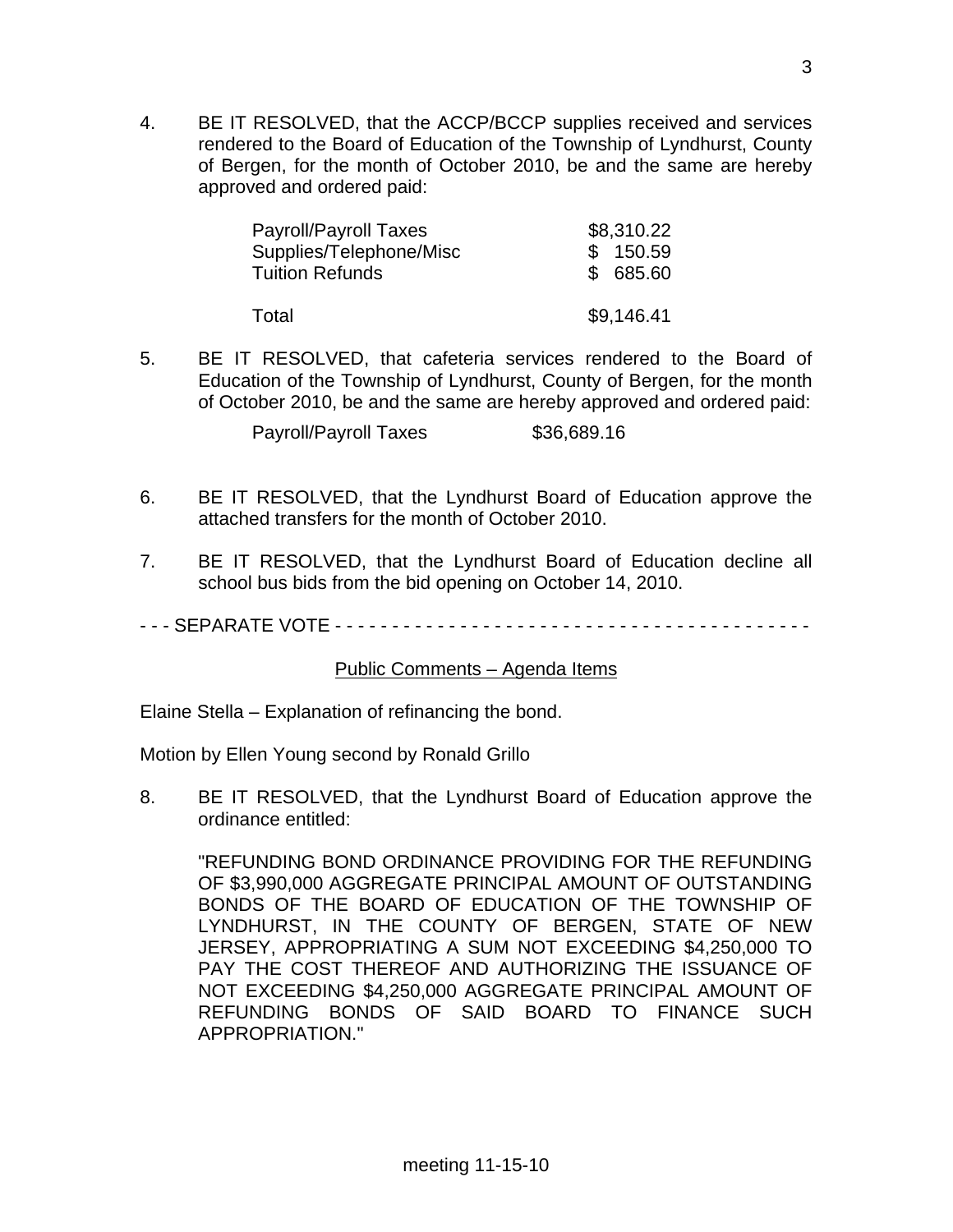Roll Call For: (9) William Barnaskas, Louis Bilis, James Cunniff, Thomas DiMascio, Ronald Grillo, Christine Melleno, Stephen Vendola, Ellen Young, James Hooper.

#### - - - SEPARATE VOTE - - - - - - - - - - - - - - - - - - - - - - - - - - - - - - - - - - - - - - - - - -

# Education and Curriculum Committee

Any Board member who takes exception to any of the following listed actions under the category of Education and Curriculum may so indicate now and a separate motion for each of the excepted actions will be entertained.

Motion made by Thomas DiMascio second by Ronald Grillo that the following Education and Curriculum actions of the Board numbered 1 through 1 exception actions be adopted.

Roll Call For: (9) William Barnaskas, Louis Bilis, James Cunniff, Thomas DiMascio, Ronald Grillo, Christine Melleno, Stephen Vendola, Ellen Young, James Hooper.

1. BE IT RESOLVED, that the Lyndhurst Board of Education approve the following state approved courses to be used as graduation requirements for students attending Capri Institute, on an individual basis.

> Capri Science Credit Hours = CP Chemistry Capri Math Credit Hours = One – 3 Credit Math Course

## Facilities & District Planning Committee

Any Board member who takes exception to any of the following listed actions under the category of Facilities & District Planning may so indicate now and a separate motion for each of the excepted actions will be entertained.

Motion made by Ronald Grillo second by Thomas DiMascio that the following Facilities & District Planning actions of the Board numbered 1 through 1 exception actions be adopted.

Roll Call For: (9) William Barnaskas, Louis Bilis, James Cunniff, Thomas DiMascio, Ronald Grillo, Christine Melleno, Stephen Vendola, Ellen Young, James Hooper.

1. BE IT RESOLVED, that the Lyndhurst Board of Education renew its indoor air quality program for the 2010-2011 school year. Copy on file in all schools and Lyndhurst Board of Education Office.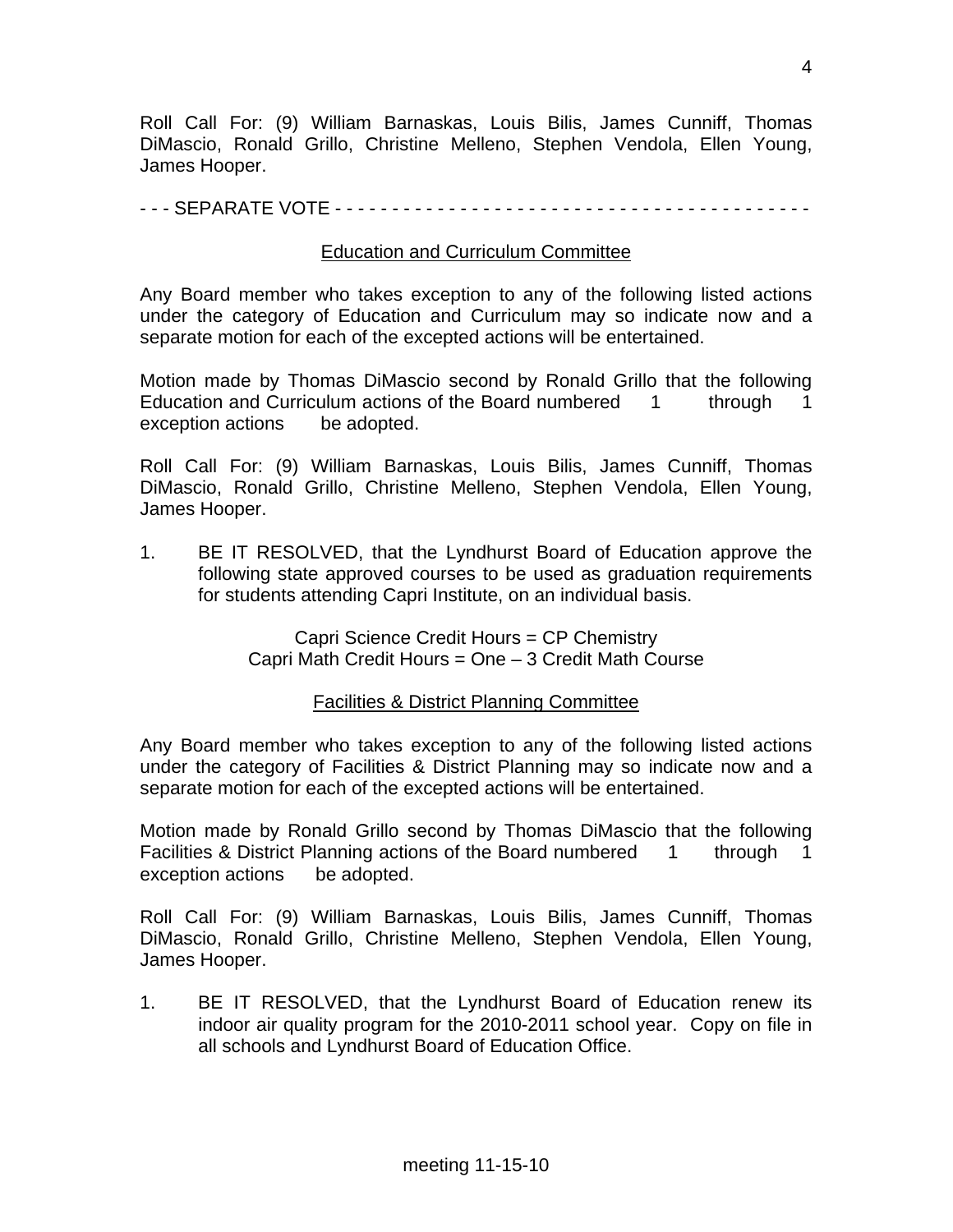## Rules & Regulations Committee

Any Board member who takes exception to any of the following listed actions under the category of Rules and Regulations may so indicate now and a separate motion for each of the excepted actions will be entertained.

Motion made by Stephen Vendola second by Thomas DiMascio that the following Rules and Regulations actions of the Board numbered 1 through 4 exception actions be adopted.

Roll Call For: (9) William Barnaskas, Louis Bilis, James Cunniff, Thomas DiMascio, Ronald Grillo, Christine Melleno, Stephen Vendola, Ellen Young, James Hooper.

- 1. BE IT RESOLVED, that the Lyndhurst Board of Education accept a donation of three (3) desks for the Supervisors' Offices from Mail Direct, Lyndhurst.
- 2. BE IT RESOLVED, that the Lyndhurst Board of Education approve the following use of school facilities:

| Organization                | Place                      | Time, Date, Purpose                                                                      |
|-----------------------------|----------------------------|------------------------------------------------------------------------------------------|
| <b>Lyndhurst Recreation</b> | Lyndhurst HS<br>Auditorium | 12:00 pm-5:00 pm<br>4/2/11<br>Dance Recital                                              |
| <b>Franklin School PTA</b>  | Franklin<br>Library        | $9:00$ am-3:00 pm<br>November and<br>December<br><b>Selling Smencils</b>                 |
| Lyndhurst Parks Dept.       | Lyndhurst HS<br>Gym        | 3:00 pm-8:00 pm<br>12/4,11,18/10<br>1/8,22,29; 2/5,19,<br>26; 3/5, 19, 26/11             |
|                             | Jefferson Gym              | 7:30 pm-9:00 pm<br>1/4, 11, 18, 25; 2/1, 8,<br>15; 3/1,8,15,22,29<br>Girls' Basketball   |
| Lyndhurst Parks Dept.       | Jefferson Gym              | 12:00 pm-6:00 pm<br>12/4, 11, 18; 1/8, 15,<br>22,29; 2/5,12,19,26;<br>3/5, 12, 19, 26/11 |
|                             | Lyndhurst HS               | 12:00 pm-8:00 pm                                                                         |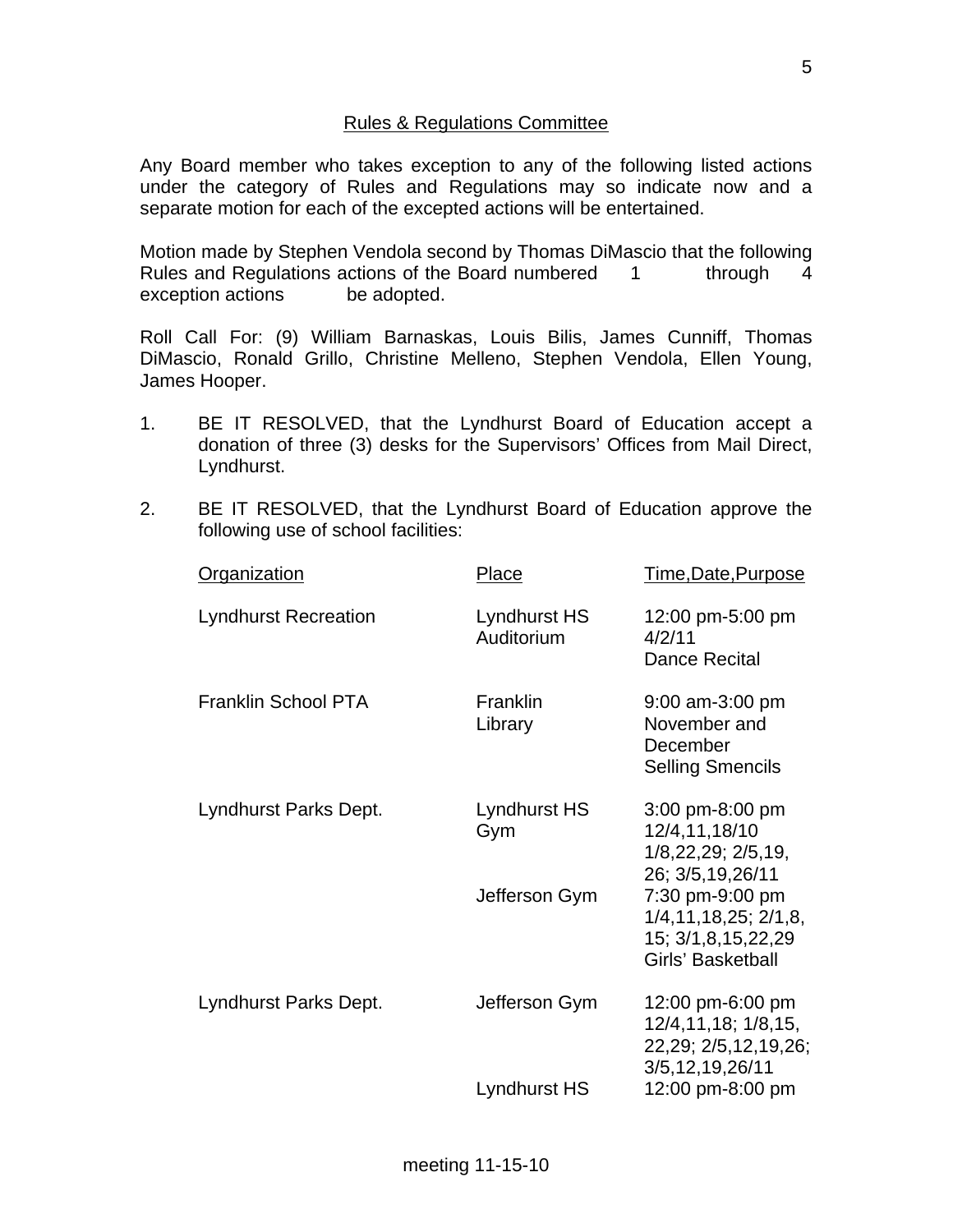|                                                   | Gym                                        | 12/5, 12, 19; 1/9, 16,<br>23; 2/6, 20, 27; 3/6,<br>13,20,27/11                                                                                                                       |
|---------------------------------------------------|--------------------------------------------|--------------------------------------------------------------------------------------------------------------------------------------------------------------------------------------|
|                                                   | Jefferson Gym                              | Monday 7:30-9pm<br>1/3, 10, 17, 24, 31;<br>2/7, 14, 28; 3/7, 14,<br>21,28/11<br>Thursday 7:30-9 pm<br>1/6, 13, 20, 27; 2/3,<br>10, 17; 3/3, 10, 17, 24,<br>31/11<br>Boys' Basketball |
| Roosevelt PTA                                     | Roosevelt<br>Gym                           | 9:00 am-3:00 pm<br>12/2,3/10<br><b>Holiday Shoppe</b>                                                                                                                                |
| Wise Piano Studio                                 | Lyndhurst HS<br>Auditorium                 | 10:00 am-12:00 pm<br>11/13/10<br><b>Piano Recital</b>                                                                                                                                |
| Roosevelt School<br>8 <sup>th</sup> Grade Parents | Roosevelt Gym                              | 7:30 pm-8:30 pm<br>11/11/10<br>Parent Mtg.                                                                                                                                           |
| Lyndhurst Parks Dept.                             | Lyndhurst HS<br>Auditorium                 | 12:00 pm-1:30 pm<br>10/16/10<br>Parent Mtg.                                                                                                                                          |
| <b>Lyndhurst Recreation</b>                       | Lyndhurst HS<br>Gym, 5 rooms,<br>cafeteria | 7:00 am-5:00 pm<br>1/16/10<br>Cheerleading                                                                                                                                           |

3. BE IT RESOLVED, that the Lyndhurst Board of Education approve the attached revised policies:

| Policy #9021<br>$(2^{nd}$ reading)    | Public Records; Right of Inspection;<br>Copies; Fees |
|---------------------------------------|------------------------------------------------------|
| Policy #4117.52<br>$(2^{nd}$ reading) | <b>Social Networking Websites</b>                    |
| Policy #6114<br>$(2nd$ reading)       | <b>Emergencies and Disaster</b><br>Preparedness      |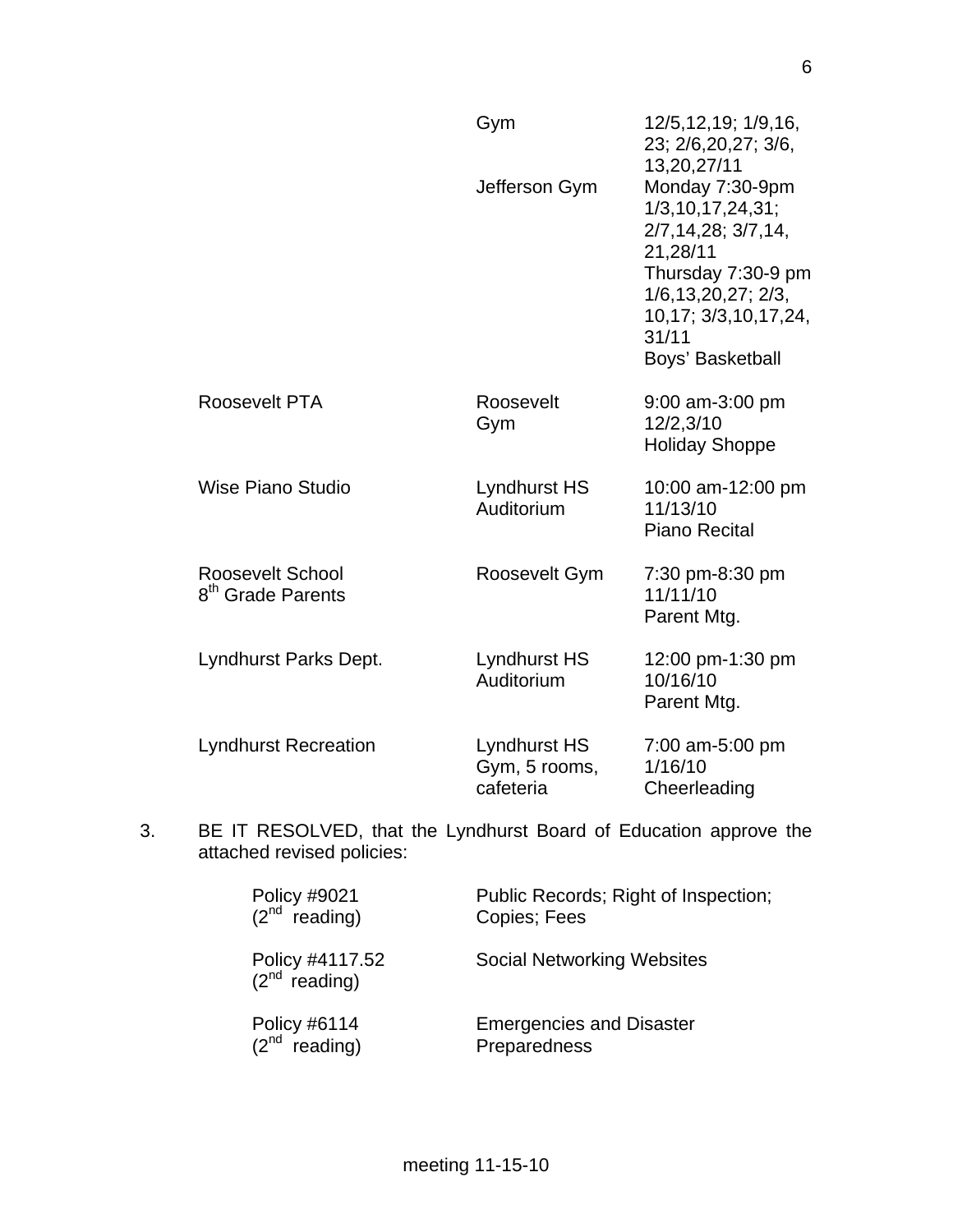4. BE IT RESOLVED, that the Lyndhurst Board of Education accept a donation of a booklet entitled, *Pledge of Allegiance*, for each third grade student in the district, from the American Legion Auxiliary, Barringer-Walker-Lopinto Unit No. 139, Lyndhurst.

# Student Activities & Recognition Committee

Any Board member who takes exception to any of the following listed actions under the category of Student Activities & Recognition may so indicate now and a separate motion for each of the excepted actions will be entertained.

Motion made by Christine Melleno second by Ronald Grillo that the following Student Activities & Recognition actions of the Board numbered 1 through 1 exception actions be adopted.

Roll Call For: (9) William Barnaskas, Louis Bilis, James Cunniff, Thomas DiMascio, Ronald Grillo, Christine Melleno, Stephen Vendola, Ellen Young, James Hooper

1. BE IT RESOLVED, that the Lyndhurst Board of Education approve home instruction for three (3) students, subject to state approval.

## Personnel Committee

Any Board member who takes exception to any of the following listed actions under the category of Personnel may so indicate now and a separate motion for each of the excepted actions will be entertained.

Motion made by James Cunniff second by Thomas DiMascio that the following Personnel actions of the Board numbered 1 through 11 exception actions be adopted.

Roll Call For: (9) William Barnaskas, Louis Bilis, James Cunniff, Thomas DiMascio, Ronald Grillo, Christine Melleno, Stephen Vendola, Ellen Young, James Hooper

- 1. BE IT RESOLVED, at the recommendation of Dr. Tracey Stellato, Superintendent of Schools, that the Lyndhurst Board of Education grant Staci Valentin, Washington School teacher, a Maternity Leave of Absence with the use of accumulated sick days from November 29, 2010 through February 4, 2011. Return to work date February 7, 2011.
- 2. BE IT RESOLVED, at the recommendation of Dr. Tracey Stellato, Superintendent of Schools, that the Lyndhurst Board of Education grant Mary Forbes, Learning Disabilities Teacher-Consultant, a Maternity Leave of Absence from January 3, 2011 to April 30, 2011. Use of accumulated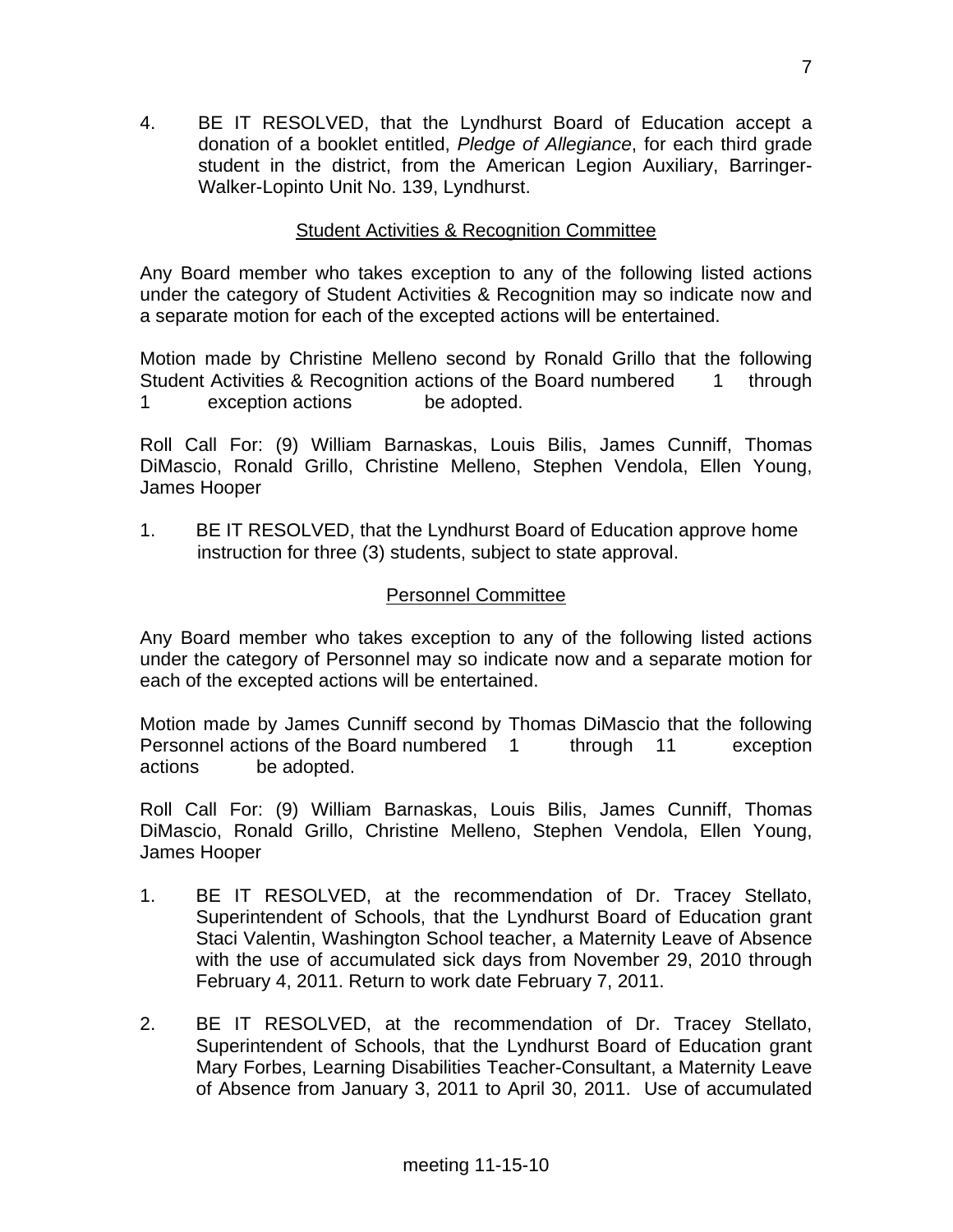sick days for the month of January 2011. Under the Family Leave Act from February 1, 2011 to April 30, 2011. Return to work date May 2, 2011.

3. BE IT RESOLVED, at the recommendation of Dr. Tracey Stellato, Superintendent of Schools, that the Lyndhurst Board of Education place the following employee on the proper step of the salary guide.

 Shauna DeMarco From: BA+30@\$53,075 To: MA@\$57,075 effective September 1, 2010

- 4. BE IT RESOLVED, at the recommendation of Dr. Tracey Stellato, Superintendent of Schools, that the Lyndhurst Board of Education appoint Dennis S. Sluka, Interim School Business Administrator, Indoor Air Quality Designated Person, for the 2010-11 school year.
- 5. BE IT RESOLVED, at the recommendation of Dr. Tracey Stellato, Superintendent of Schools, that the Lyndhurst Board of Education approve the following for the 2010-11 school year.

| Elena Wise           | <b>Elementary Choir Director</b> | \$2,092.00   |
|----------------------|----------------------------------|--------------|
| <b>Peter Summers</b> | <b>Print Shop</b>                | \$22.50/hour |

6. BE IT RESOLVED, at the recommendation of Dr. Tracey Stellato, Superintendent of Schools, that the Lyndhurst Board of Education approve the following for the 2010-11 school year. Employment will be provisional, subject to authorization approval for emergent hiring pending completion of criminal history background check, and subject to submission of all required application documents.

 Joanne Guirland sub classroom aide/student aide Margaret Pello sub classroom aide/student aide

Mike Catena sub bus driver

7. BE IT RESOLVED, at the recommendation of Dr. Tracey Stellato, Superintendent of Schools, that the Lyndhurst Board of Education approve the following non-paid assistant coaches for the 2010-11 school year.

| <b>Richard Gress</b> | <b>Bowling</b>          |
|----------------------|-------------------------|
| Andres Lopez         | <b>Bowling</b>          |
| David Livelli        | <b>Bowling</b>          |
| Diana Auteri         | <b>Girls Basketball</b> |
| <b>Tamara Ramos</b>  | <b>Girls Basketball</b> |
| Olga Lorenzo         | <b>Girls Basketball</b> |
|                      |                         |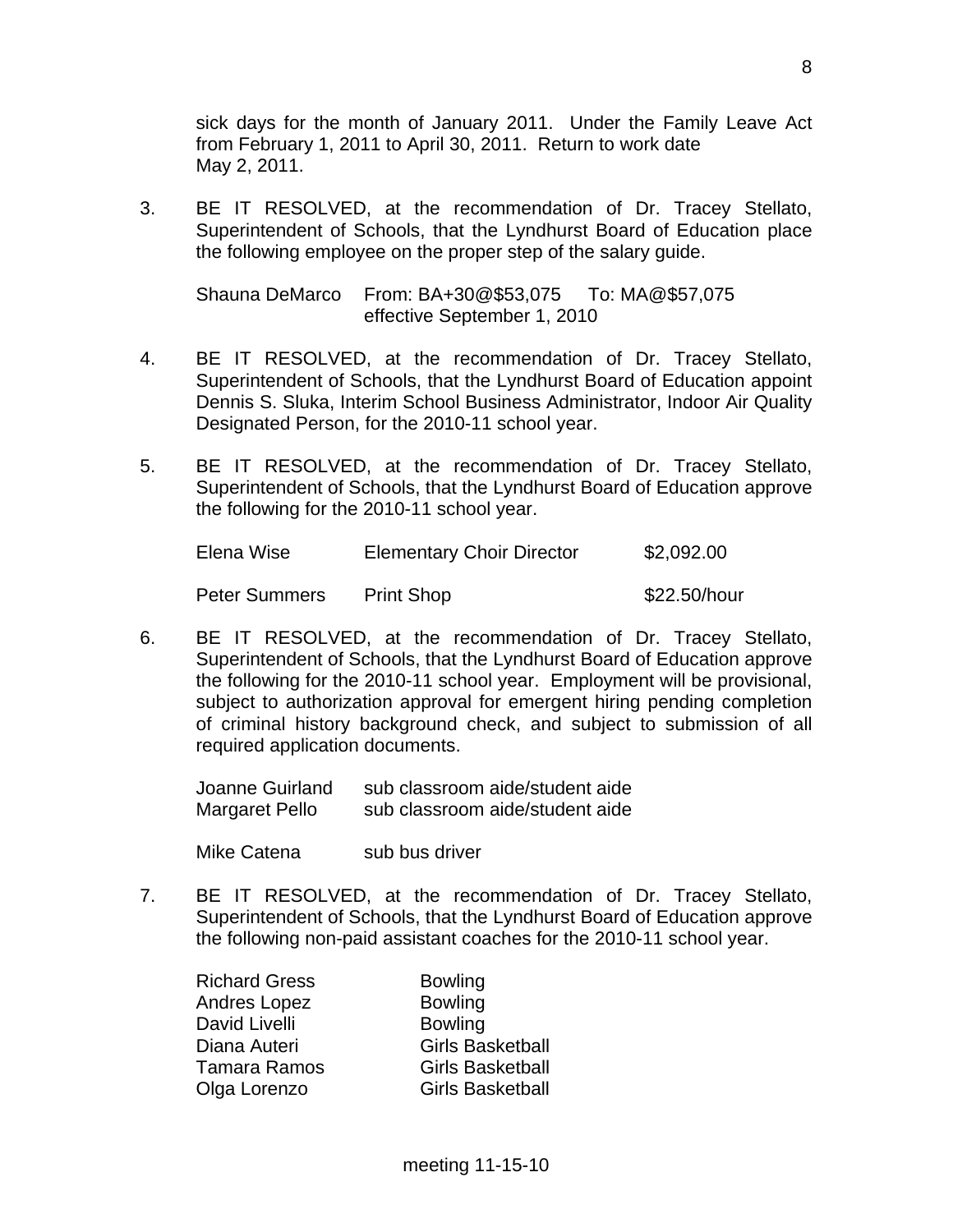| <b>Amy Hartley</b>  | <b>Girls Basketball</b> |
|---------------------|-------------------------|
| Mike McTigue        | <b>Boys Basketball</b>  |
| Anthony Fredella    | <b>Boys Basketball</b>  |
| <b>Eric Magrini</b> | <b>Boys Basketball</b>  |
| <b>Rich Gress</b>   | <b>Boys Basketball</b>  |
| Jim Walker          | <b>Boys Basketball</b>  |
| David Carucci       | <b>Boys Basketball</b>  |
| <b>Eddy Tuero</b>   | <b>Boys Basketball</b>  |
| <b>Brian Murphy</b> | <b>Boys Basketball</b>  |
| Maureen Colombo     | Swimming                |

- 8. BE IT RESOLVED, at the recommendation of Dr. Tracey Stellato, Superintendent of Schools, that the Lyndhurst Board of Education approve Richard Tuero, Jr., for a monetary athletic position for the 2010-11 school year.
- 9. BE IT RESOLVED, at the recommendation of Dr. Tracey Stellato, Superintendent of Schools, that the Lyndhurst Board of Education approve the following Professional Development Opportunities.

| James Cunniff<br><b>Board Member</b> | 11/20/10, Delegate Assembly<br>approx. \$45.00                                                                  |
|--------------------------------------|-----------------------------------------------------------------------------------------------------------------|
| Laura Biber<br><b>HS</b>             | 11/19-21/10, NCTE Annual Convention<br>approx. \$225.00                                                         |
| <b>Jill Birnback</b><br>Sp. Srvs.    | 12/2/10, ADHD As A Disorder of Self-Regulation<br>approx. \$25.00                                               |
| Susan Blankoff<br>Washington         | 5/24,25/11, NJTESOL 2011 Spring Conference<br>approx. \$313.60                                                  |
| Lori DeLuca<br><b>HS</b>             | 11/19/10, Power Point for Beginners 2007<br>approx. \$75.00                                                     |
| <b>Judy Dodson</b><br>Jefferson      | 12/9/10, Children with Co-Existing ADHD,<br>Language Processing & Sensory Motor<br>Challenges, approx. \$199.00 |
| Diana Ferrell<br>Washington          | 1/20/11, Meaningful Literary Centers<br>approx. \$198.00                                                        |
| Lauren Gash<br>Sp. Srvs.             | 12/2/10, ADHD as a Disorder of Self<br><b>Regulation &amp; Executive Functioning</b><br>approx. \$25.00         |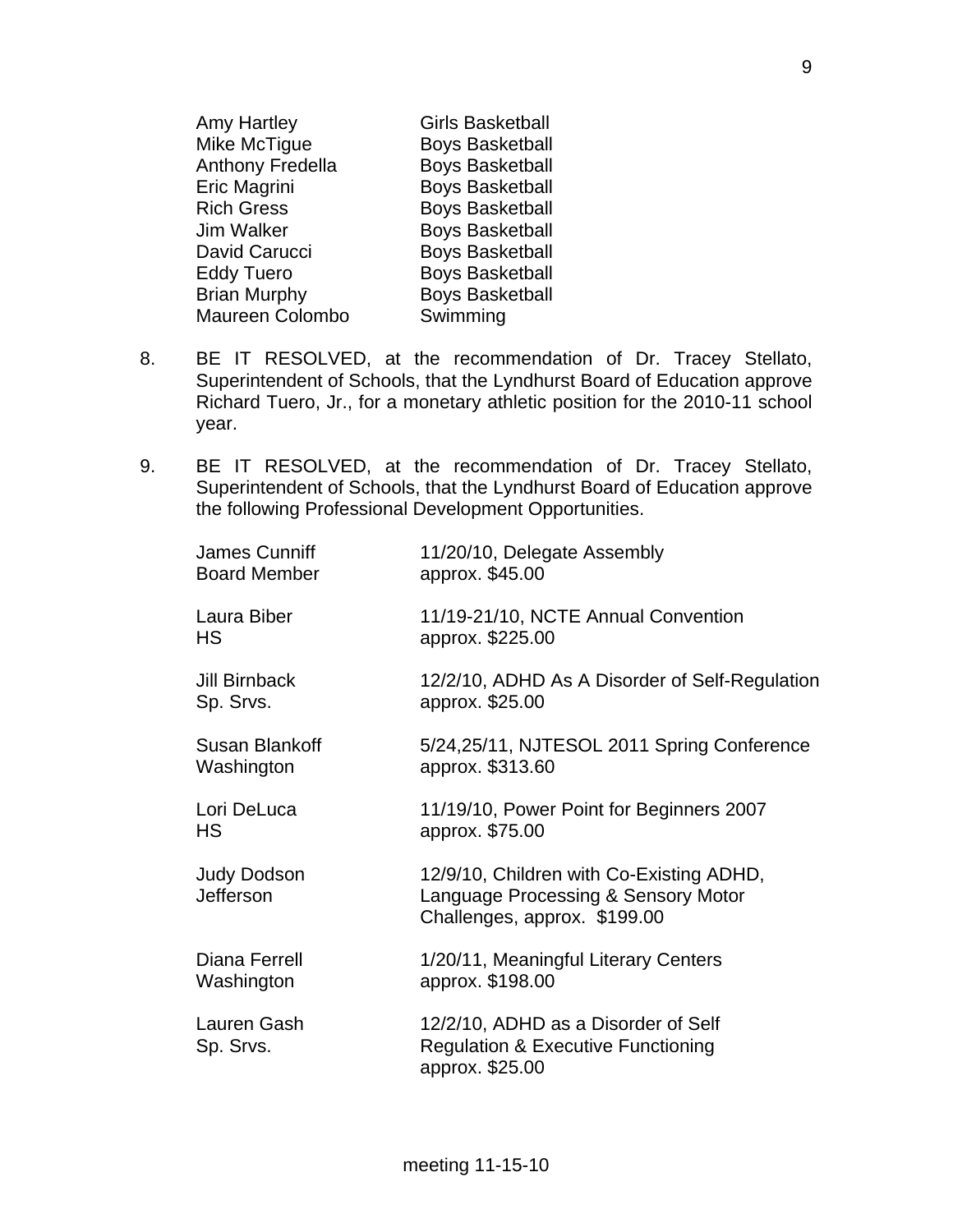| <b>Mahek Handiwala</b><br><b>HS</b>   | 12/2/10, 3 <sup>rd</sup> Annual Special Education Math<br>Conference, approx. \$142.25                                                                                                                                                                                       |
|---------------------------------------|------------------------------------------------------------------------------------------------------------------------------------------------------------------------------------------------------------------------------------------------------------------------------|
| Sara Lampmann<br><b>HS</b>            | 12/1/10, Algebra I End of Course: Linear<br>Equations & Inequalities, approx. \$98.72<br>approx. \$98.72<br>2/16/10, Algebra I End of Course: Non-Linear<br>Equations, approx. \$98.72                                                                                       |
| Diane Okul<br><b>HS</b>               | 12/9/10, The Creative Classroom: Integrating<br>Math & Technology, approx. \$34.92                                                                                                                                                                                           |
| Kathy Picciano<br>Jefferson           | 12/2/10, Differentiated Instruction/Classroom<br>Strategies Gr. 5-12, approx. \$50.00                                                                                                                                                                                        |
| <b>Philip Sgroi</b><br>Jefferson      | 12/2/10, differentiated Instruction/Classroom<br>Strategies Gr. 5-12, approx. \$50.00                                                                                                                                                                                        |
| <b>Tom Shoebridge</b><br><b>HS</b>    | <b>Coaching Clinic</b><br>12/15,16,17/10, US All-Star Track & Field<br>Clinic, approx. \$345.00                                                                                                                                                                              |
| Sarah Smietana<br>HS                  | 12/1/10, Algebra I EOC: Linear Equations &<br>Inequalities, approx. \$99.65<br>1/27/11, Algebra I EOC: Non-Linear Functions<br>approx, \$99.65<br>2/16/11, Algebra I EOC: Non-Linear Equations<br>approx, \$99.65<br>3/8/11, Algebra I EOC: Data Analysis<br>approx. \$99.65 |
| Tom Thomas<br><b>Athletic Trainer</b> | <b>Coaching Clinic</b><br>12/2/10, NJSIAA 13 <sup>th</sup> Annual Athletic Trainers<br>Clinic, approx. \$50.00                                                                                                                                                               |
| Patricia Vasto<br>HS                  | 11/19/10, Power Point for Beginners 2007<br>approx. \$75.00                                                                                                                                                                                                                  |

10. BE IT RESOLVED, at the recommendation of Dr. Tracey Stellato, Superintendent of Schools, that the Lyndhurst Board of Education grant the following college students permission to do their student teaching, observations, etc., in the Lyndhurst Public Schools in order to fulfill their college requirements.

| Raul Ludizaca               | 4 hours observation    |
|-----------------------------|------------------------|
| <b>Union County College</b> | HS, ESL, start 1020/10 |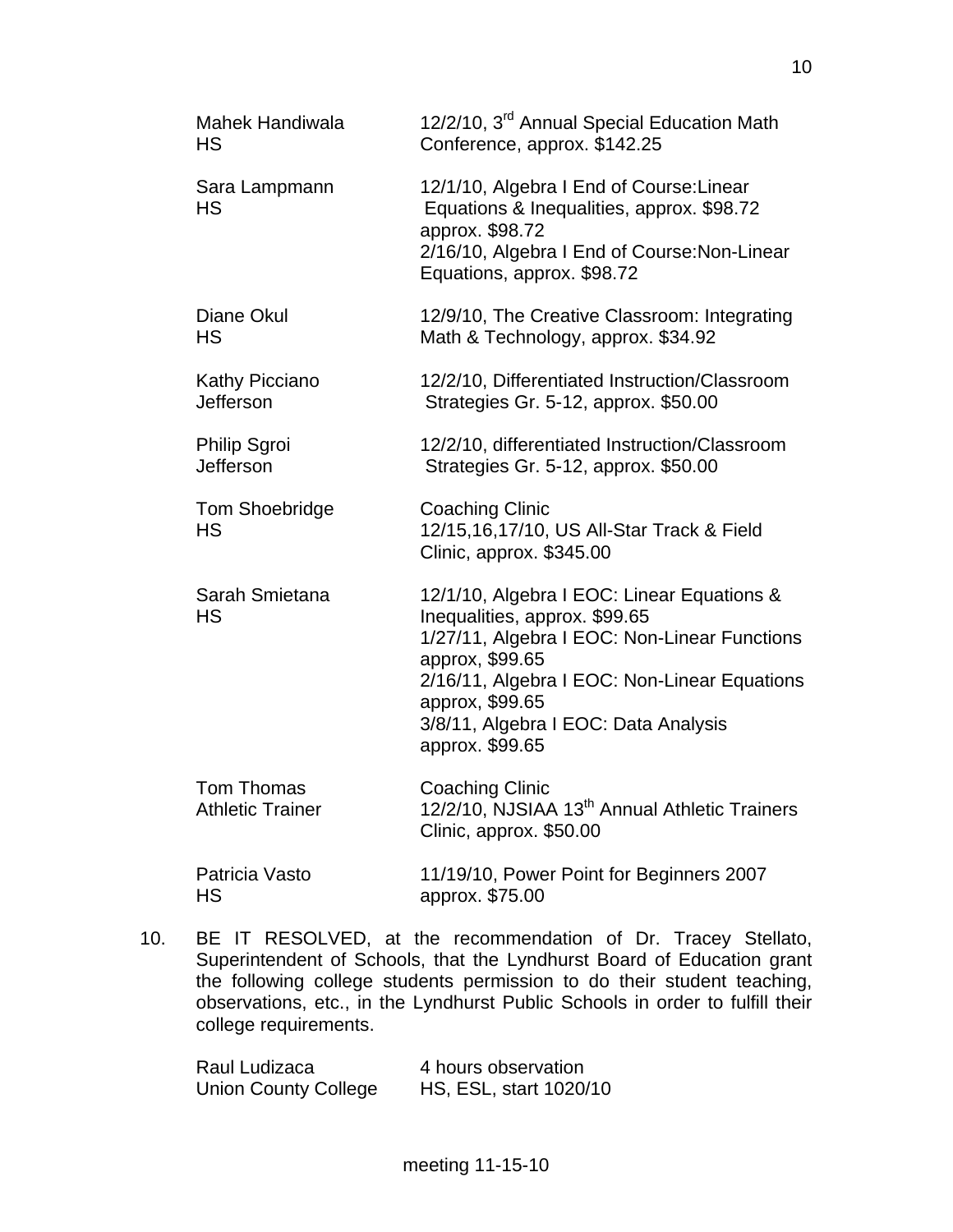| Abir Hcudar<br>Montclair State Univ.              | 2 hours observation<br>Kdgn. Washington, start 11/3/10                  |
|---------------------------------------------------|-------------------------------------------------------------------------|
| Rossella Quattromini<br><b>NJ City University</b> | 1 class observation<br>HS Science, on 11/1/10                           |
| Tara Keane<br><b>Caldwell College</b>             | 40 hours field observation<br>Jefferson, gr. 6                          |
| Michael McDonald<br><b>Caldwell College</b>       | <b>Student Teaching</b><br>January 24 - May 13, 2011<br>Franklin, gr. 5 |
| Danielle Holland<br>Montclair State Univ.         | Observation, 11/29, 30/10<br>Roosevelt, gr. 2                           |

11. BE IT RESOLVED, at the recommendation of Dr. Tracey Stellato, Superintendent of Schools, that the Lyndhurst Board of Education approve the attached list of substitute teachers for the 2010-11 school year. Employment will be provisional, subject to authorization approval for emergent hiring pending completion of criminal history background check, and subject to submission of all required application documents.

## Unfinished Business

1. Kenneth Porro (attorney) - DMR Contract, Neglia Engineering, Rogut McCarthy. Contracts were reviewed and approved for Middle School. Qualifications will be added.

#### New Business

- 1. Thomas DiMascio remembrance of Mrs. Caffrey moment of silence.
- 2. William Barnaskas a) Unable to go to NJSBA convention; James Cunniff to sub.
	- b) Good luck to Tracey Stellato on wedding.

## Public Comments – Non-Agenda Items

Elaine Stella – Did we receive approval for bond referendum on 1/25? B. Branco – Indoor air quality designated person Shut-in alert Douglas Ginsberg – Middle School concerns Liked neighborhood school concept; people having less children?